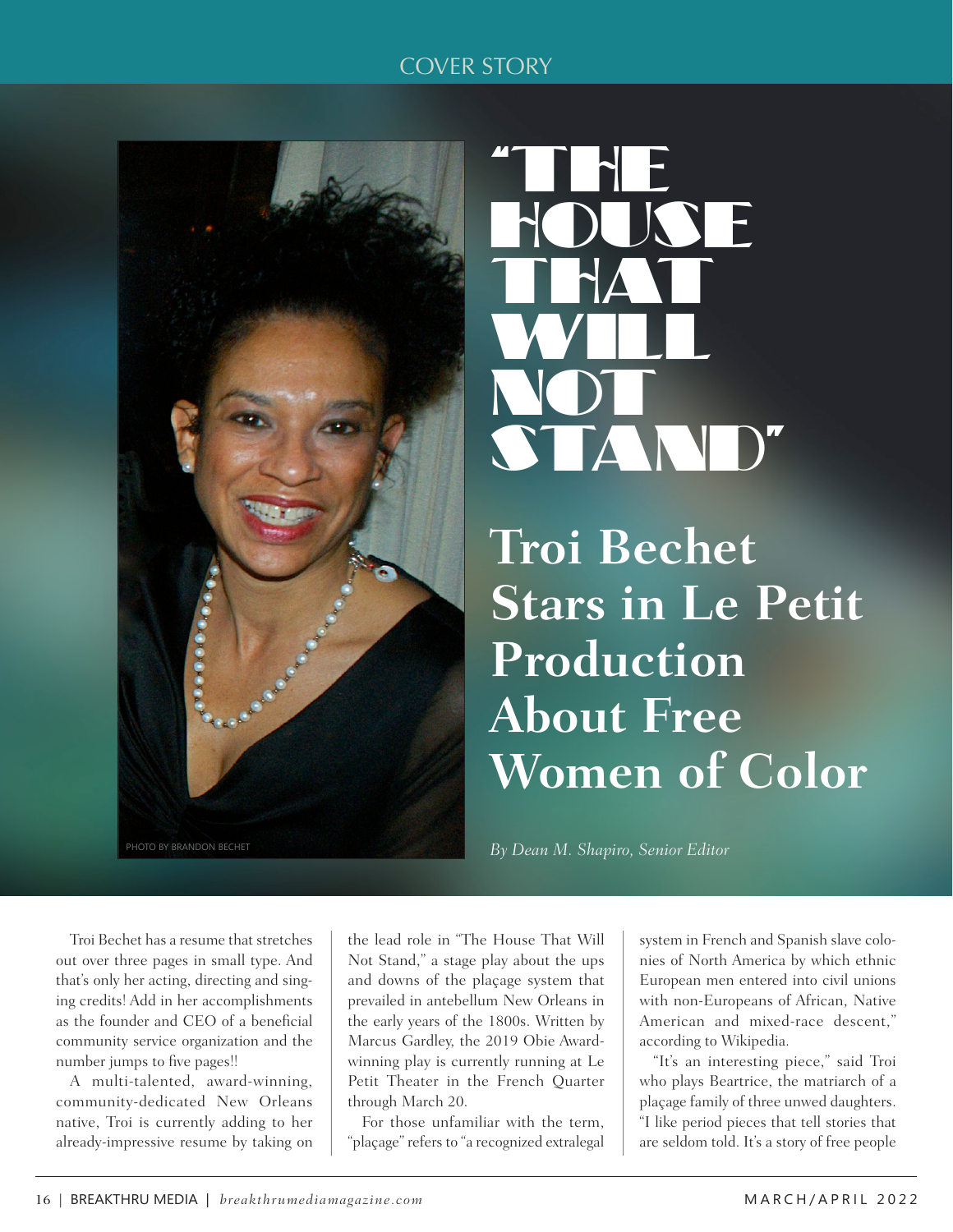## COVER STORY

of color and the impact of the plaçage system." The eight-member cast consists of entirely African American women, including herself, Troi added.

A serious drama liberally sprinkled with bursts of humor, the plot line centers around how Beartrice and her daughters react to the recent death of Beartrice's common-law husband of 30 years and what will be their fate.

"She is caught in a serious dilemma and my job is to portray her character in that way," Troi said. "It hasn't been a happy relationship for her but she has been able to live in what would be considered luxury, particularly for an African American woman. She wants to have enough wealth to be able to care for her daughters in a way that allows them to maintain some semblance of freedom. So when her husband dies she is not sure what her financial security will be moving forward."

Troi continues, "Her daughters see plaçage as a way to live in the same style they've been accustomed to. They see it as a way out and she sees it as slavery. The gruffness in her interactions with them comes from a place of love and I have to make the audience see that."

Tommye Myrick, Tameka Bob, Jarrell Hamilton, Elexis Selmon, Grace Gibson, Laurita Marie and Eden James are the other cast members. abigail jean-baptiste directs.

Fresh from her triumphant directorial

role in "FLY," a play about the Tuskegee Airmen staged in February at the Jefferson Performing Arts Center in Metairie, Myrick played a key role in Troi's acting career. Troi proudly noted that it began to take flight under Myrick's direction in the 1990s with a play titled "Voices in the Dark,"



which became the name of Myrick's still-ongoing production company.

"She was my first director," Troi said. "I didn't seriously get into acting until I was about 30. When Tommye founded Voices in the Dark I auditioned for that ensemble and that was where I really cut my teeth and started acting. She was and still is a great mentor."

A short time prior to taking on this role, Troi wrote and starred in a two-person stage production about the late, world-renowned, New Orleans-born gospel singer Mahalia Jackson. Titled "Flowers for Halie," she received rave reviews for her singing of some of Jackson's standards and relating Jackson's story in a staged interview with a young student reporter. "Flowers for Halie" was nominated for two

Big Easy Awards: Best Original Play and Best Actress in a Musical.

Troi received a Big Easy Award for Best Actress in a Musical for her portrayal of Caroline in the Jefferson Performing Arts Society production of Tony Kushner's "Caroline, or Change." From the Tennessee Williams canon she has performed in "A Streetcar Named Desire" and "The Night of the Iguana."

In addition to more than 20 other stage productions, three of which she wrote, Troi has filmed half a dozen television commercials, appeared in several feature films and has performed at JazzFest, French Quarter Fest, the House of Blues and several recent conventions. She was also an opening act for Stevie Wonder.

And Troi's busy life doesn't stop there.